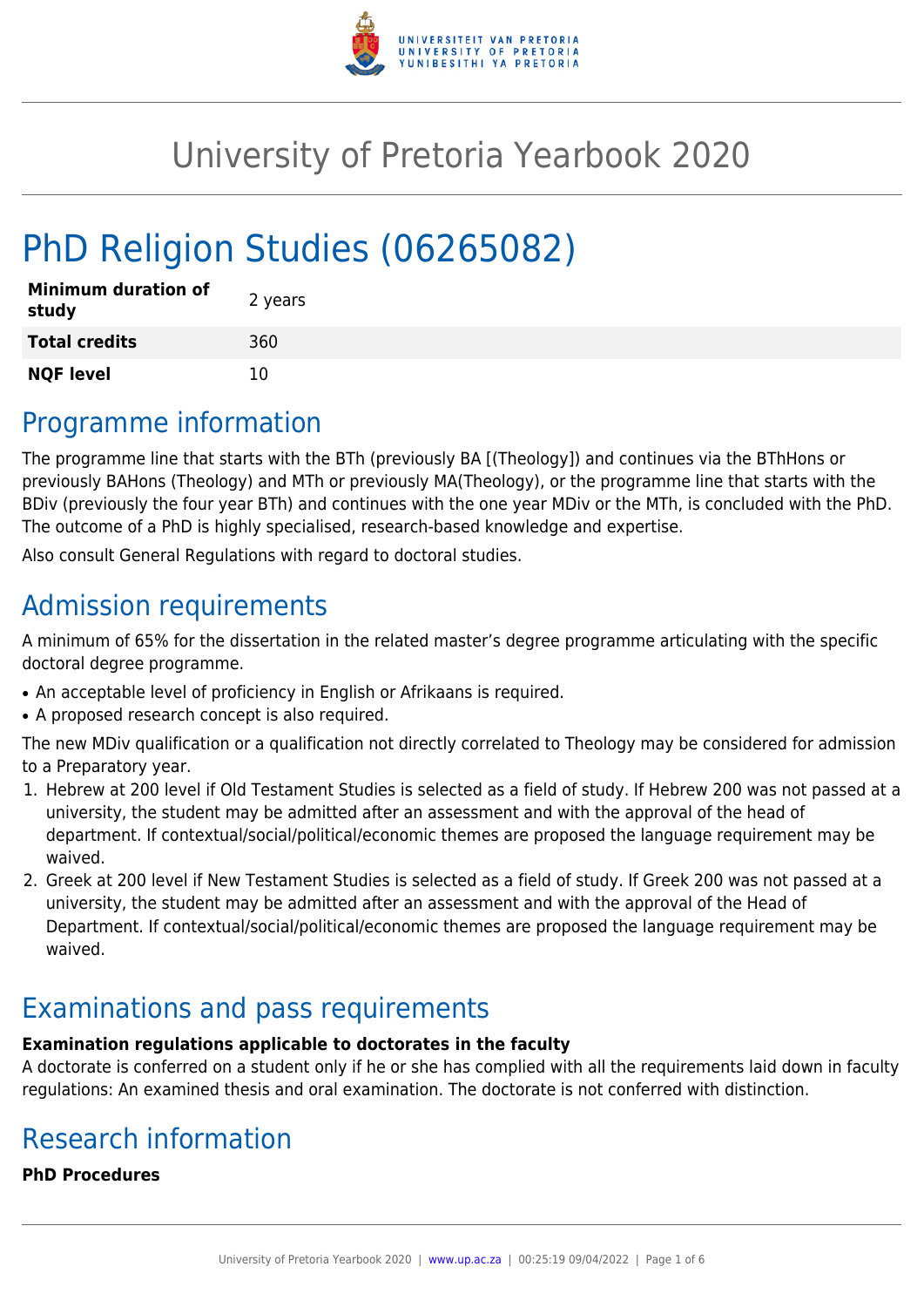

To be read in conjunction with G.50 (4)

First year PhD students will be called for a proposal defence by their respective departments in the format deemed appropriate by the department. Only with the approval of the proposal at this departmental defence will a PhD student be allowed to register for a second year.

#### **Evaluation of the thesis Examiners' reports**

- i. Every examiner independently and individually submits a report to the Head: Student Administration. The reports are treated confidentially.
- ii. Every report has to contain one of the following recommendations:
- (aa) that the degree be conferred without any changes to be made to the thesis by the candidate;
- (bb) that the degree be conferred as soon as minor changes have been made to the thesis by the candidate, to the satisfaction of the head of the department;
- (cc) that the degree be conferred as soon as the candidate has made major changes to the thesis to the satisfaction of the examination panel;
- (dd) that the thesis does not meet the required standard, but that the candidate be invited to review the thesis and to resubmit the thesis at a later stage for re-examination;
- (ee) that the thesis be rejected and that the candidate does not pass.
- iii. The examiners' reports are made available to the relevant head of department by the Head: Student Administration.
- iv. In the case of a thesis, the examiners' recommendations made in terms of G.50.4(d)(ii) are preliminary in nature and subject to the successful completion of revisions as required by the examiners and the recommendation of the Postgraduate Committee.
- v. If the examiner's reports are conflicting or scenario ii (cc) is relevant, the candidate should be called for oral questioning to confirm the recommendation of the panel. In this case:
- (aa) The head of department arranges and chairs an oral examination during which the candidate is required to do a presentation on the thesis. The examiners appointed in terms of G.50.4(a) constitute the examination commission for the oral examination. If an examiner cannot participate in the examination the supervisor calls upon one of the substitute examiners appointed in terms of G.50.4(a) to act as a member of the examination commission.
- If the head of department is the supervisor, a head of department from one of the other departments must be appointed.
- After the presentation by the candidate, the examination commission constitutes a closed meeting chaired by the relevant head of department to consider the success of the candidate's representation, to review all the examiners' reports and to submit a consolidated report to the Postgraduate Committee with one of the following recommendations:
- that the degree be conferred:
- that the thesis does not meet the required standard, but that the candidate be invited to review the thesis and to resubmit it at a later stage for re-examination; or
- that the thesis be rejected and that the degree not be conferred on the candidate.

(bb) In the case of G.50.4 (d)(ii)(aa), the supervisor provides a short report on the result to the Postgraduate Committee for recommendation to the Dean.

(cc) If the examiners recommend revisions as set out in G.50.4(d)(ii)(bb) to (dd) these revisions must be completed and the revised thesis submitted to the supervisor and the head of department, or the examination committee, as required.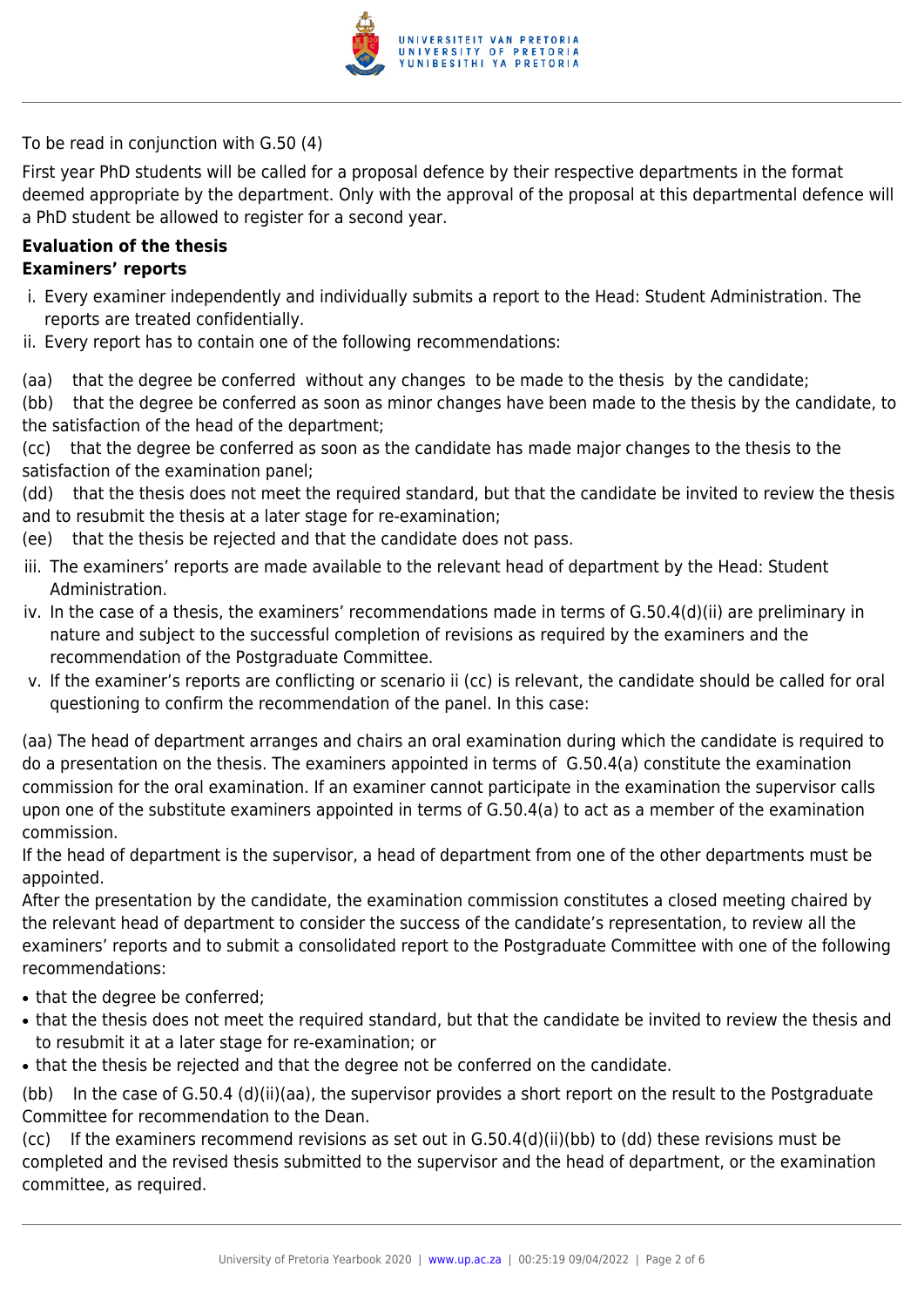

(dd) The supervisor in consultation with the head of department makes the relevant section(s) of the examiners' reports available to the candidate in accordance with G.50.4 (e)(iii) in order for the necessary changes to be made to the thesis before the review or re-examination.

(ee) If deemed necessary by the Chair of the Postgraduate Committee, the examination commission may be constituted in a closed meeting (which may be telephonic or electronic), chaired by the head of department, to consider the revised thesis, to review all the examiners' reports and to submit a consolidated report to the Postgraduate Committee.

- vi. If all the examiners recommended in terms of G.50.4(d)(ii)(ee) that the thesis be rejected, the supervisor and the head of department review the examiners' reports and submit a consolidated report to the Postgraduate Committee.
- vii. The Postgraduate Committee makes a recommendation to the Dean as Chair of the Faculty Board, as follows:
- (aa) that the degree be conferred; or

(bb) that the thesis does not meet the required standard, but that the candidate be invited to revise the thesis and to resubmit it at a later stage for review, by the head of the department; or

(cc) that the thesis does not meet the required standard, but that the candidate be invited to revise the thesis and submit it for re-examination by the examination committee; or

(dd) that the thesis be rejected and that the degree not be conferred on the candidate.

#### **Article for publication**

- Unless Senate, on the recommendation of the supervisor, decides otherwise, a student, before or on submission of a dissertation, must submit at least one draft article for publication in a recognized academic journal and in the case of a thesis, must submit proof of submission of an article issued by an accredited journal, to the Head: Student Administration.
- The draft or submitted article, as the case may be, should be based on the research that the student has conducted for the dissertation/thesis and be approved by the supervisor if the supervisor is not a co-author.
- The supervisor shall be responsible for ensuring that the paper is taken through all the processes of revision and resubmission, as may be necessary. Conferment of the degree may be made subject to compliance with the stipulations of this regulation.
- i. A thesis of international standard on a topic in the field of Theology must be submitted and defended in public before the Faculty.
- ii. Prospective doctoral students register for Theology Doctoral Preparatory (Code 06290001) if so determined by the Admission Committee of the Postgraduate Committee.
- iii. The registration period for Theology Doctoral Preparatory is maximum one year, and the student must prepare a substantial research proposal under supervision of the supervisor. If necessary, the supervisor may prescribe additional fundamental material (eg research methodology) which is essential for the preparation of the thesis, to be studied and assessed formally.
- iv. Once the supervisor has completed the assessment to his or her satisfaction and the research proposal is recommended by the relevant head of department and approved by the Research and Ethics Committee of the Faculty of Theology, the student will be allowed to register for the appropriate doctoral programme.

# General information

#### **Registration for postgraduate programmes**

#### **1. Concurrent registration for a second postgraduate programme**

No student is allowed to register for more than one postgraduate programme concurrently, except where the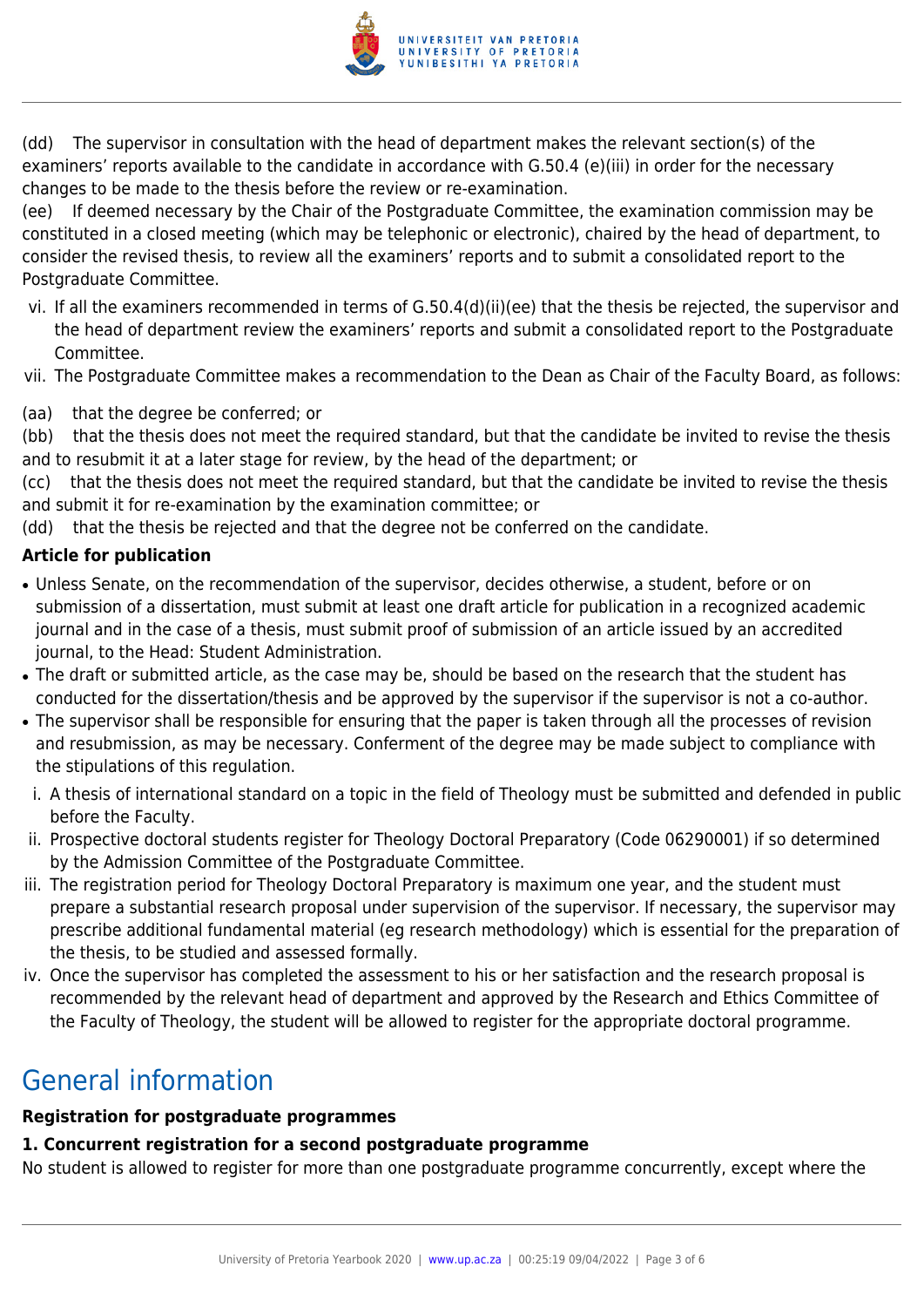

student's academic record warrants it and with the Dean's approval. Continuation of study for the second postgraduate programme will be subject to favourable progress reported by the heads of department in the Faculty of Theology. However, no student will be allowed to participate in examinations for a second postgraduate programme in another faculty during the examinations of the Faculty of Theology.

#### **2. Renewal of registration**

Students of the University are registered for one year of study. After an academic year has expired, students wishing to continue their studies at the University must renew their registration and pay such fees for renewal of registration as prescribed.

No interruption may occur in a postgraduate student's registration for a postgraduate study programme. Should a student interrupt his/her studies, such a student will upon re-registration be liable for the full fees applicable to the degree programme.

If a student interrupts registration for the postgraduate programme and it is not renewed within four years of the first registration, the credits obtained will no longer be valid. The student should repeat the modules already passed.

A student for an honours degree must complete his or her studies within two years. Under special circumstances, the Dean, on the recommendation of the relevant head of department, may give approval for a limited fixed extension of this period.

A master's degree is conferred on a student only if at least one year has expired after obtaining the qualifications required for master's study.

A doctorate is conferred on a student only if at least 12 months since registration for the doctorate at this University have expired. Subject to other faculty regulations, a student for a doctorate must complete his or her studies within three years after first registering for the degree. Under special circumstances, the Dean, on the recommendation of the relevant head of department, may give approval for a limited fixed extension of this period.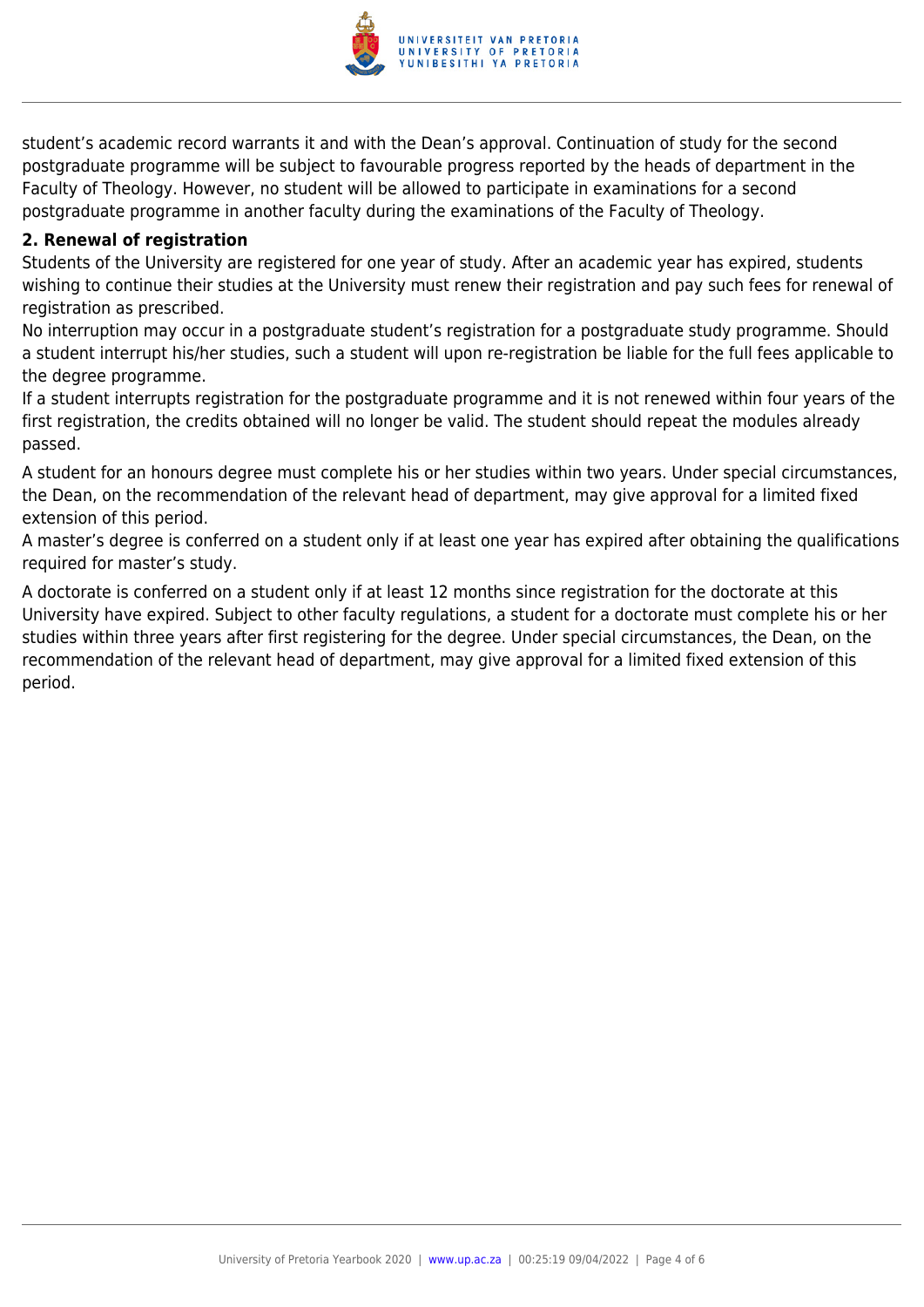

### Curriculum: Year 1

**Minimum credits: 360**

### **Core modules**

[Thesis: Biblical and religious studies 980](https://www.up.ac.za/faculty-of-education/yearbooks/2020/modules/view/BYB 980) (BYB 980) - Credits: 360.00